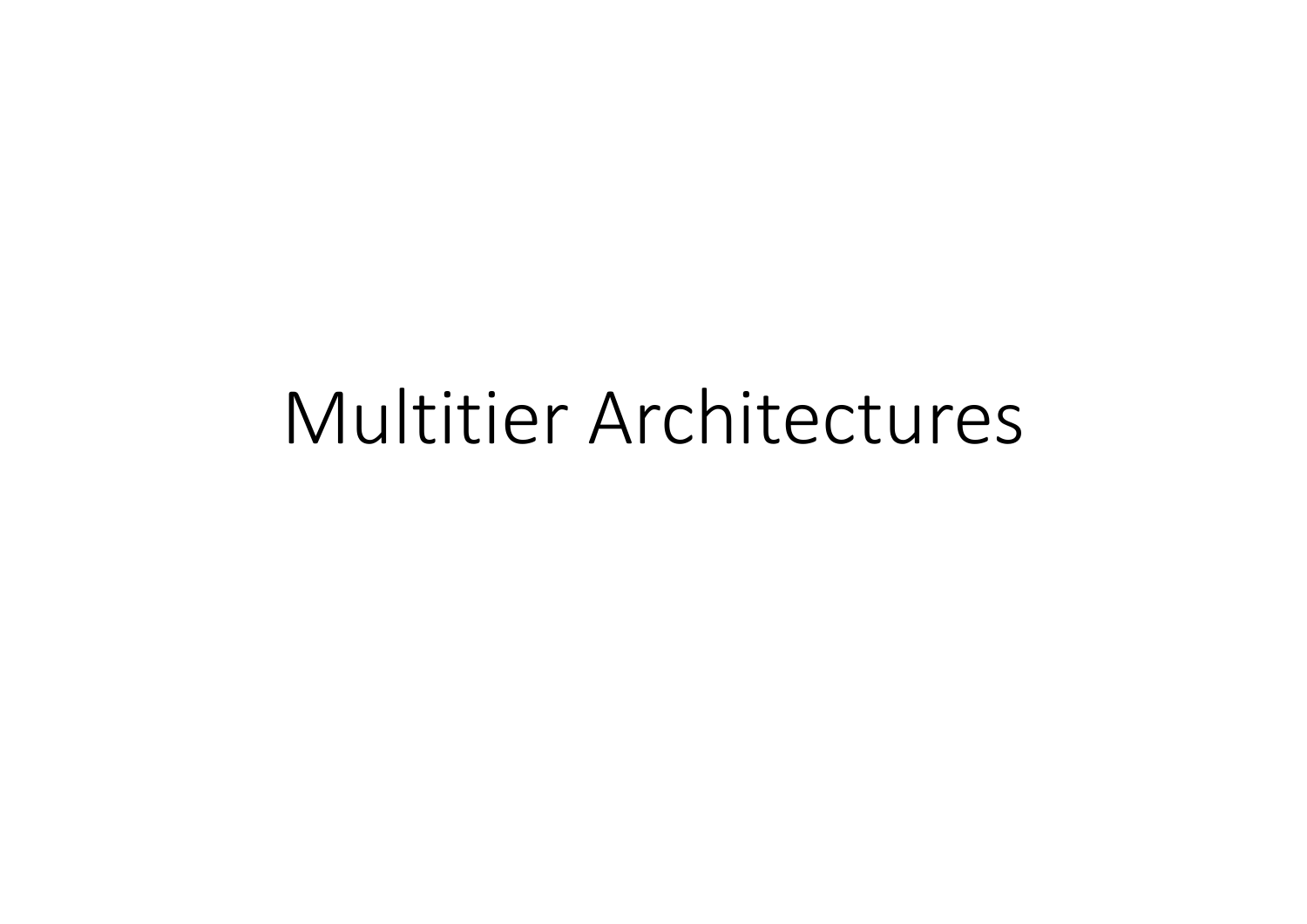## Multi‐Tier Architectures

- In software engineering, **multi‐tier architecture** (often referred to as *n***‐tier architecture**) is <sup>a</sup> client–server architecture in which presentation, application processing, and data management functions are logically separated.
- For example, an application that uses middleware to service data requests between <sup>a</sup> user and <sup>a</sup> database employs multi‐tier architecture. The most widespread use of multi‐tier architecture is the **three‐tier architecture**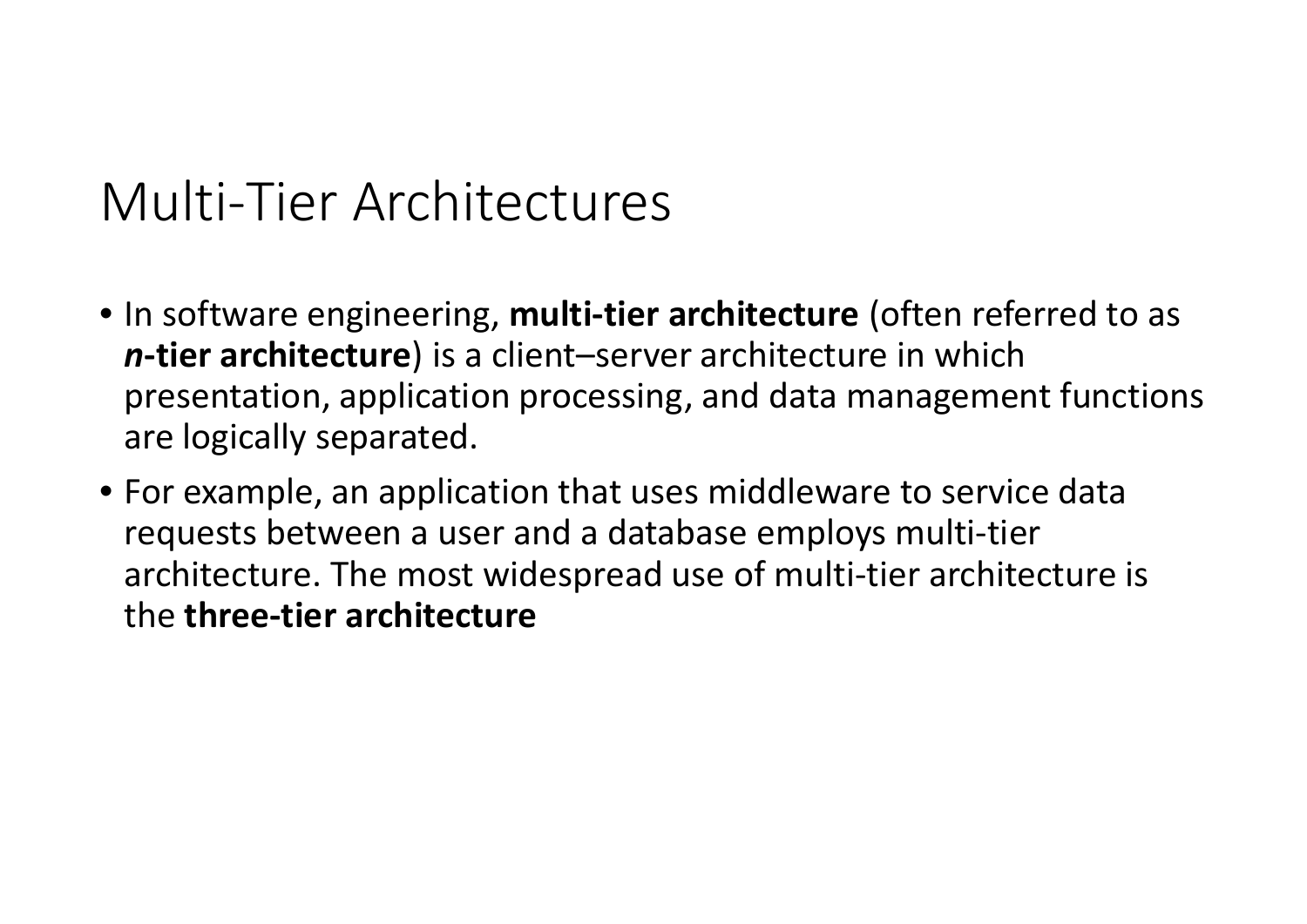## 2‐Tier Architectures ‐ Client/Server

- The **client–server model** of computing is <sup>a</sup> distributed application structure that partitions tasks or workloads between the providers of a resource or service, called servers, and service requesters, called clients. Often clients and servers communicate over <sup>a</sup> computer network on separate hardware, but both client and server may reside in the same system.
- Popular Client/Server implementations platforms
	- CORBA
	- COM/DCOM
	- SOAP
	- REST Services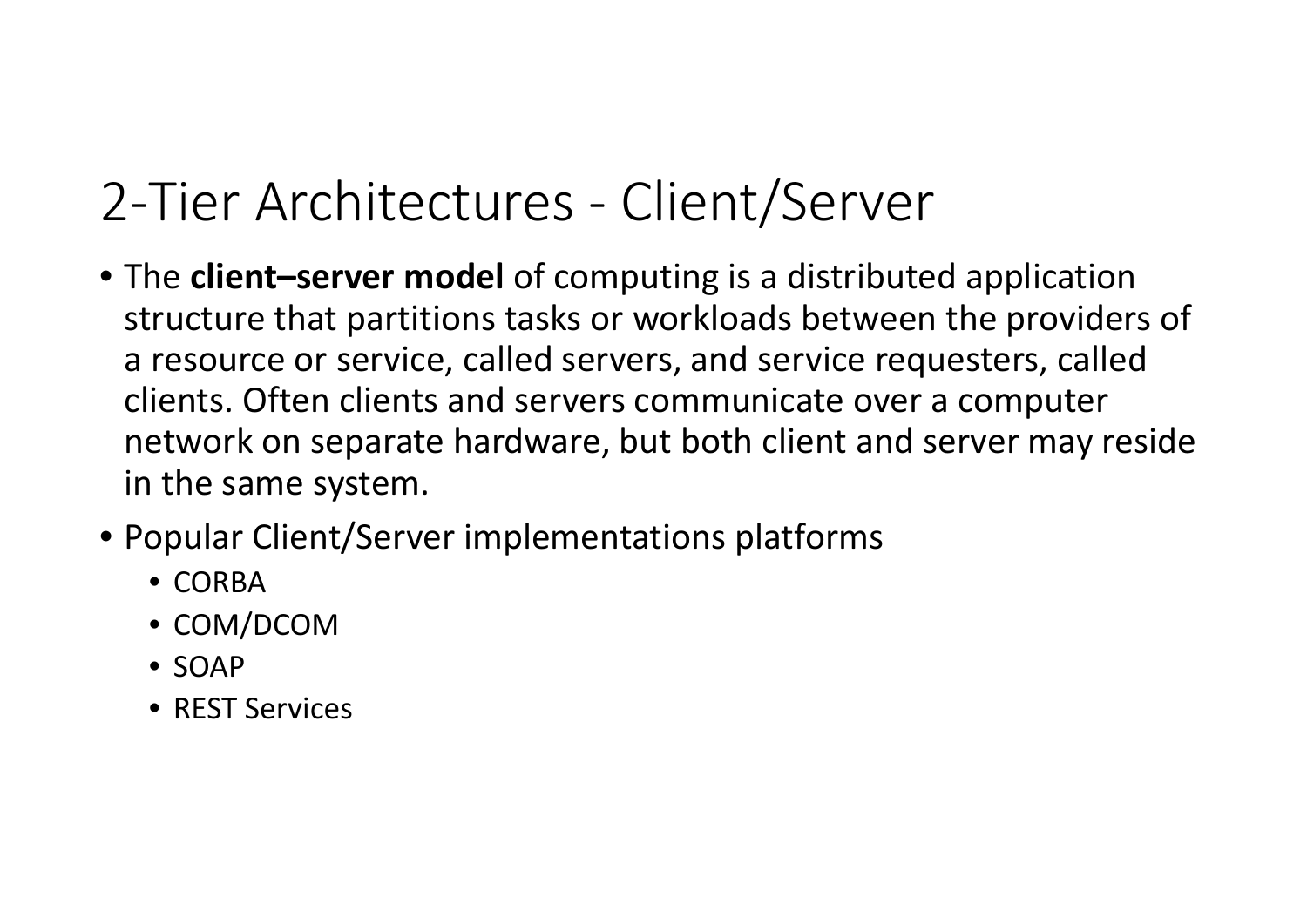## 3‐Tiered Architecture

• Three‐tier architecture is <sup>a</sup> client–server architecture in which the user interface, functional process logic ("business rules"), computer data storage and data access are developed and maintained as independent modules, most often on separate platforms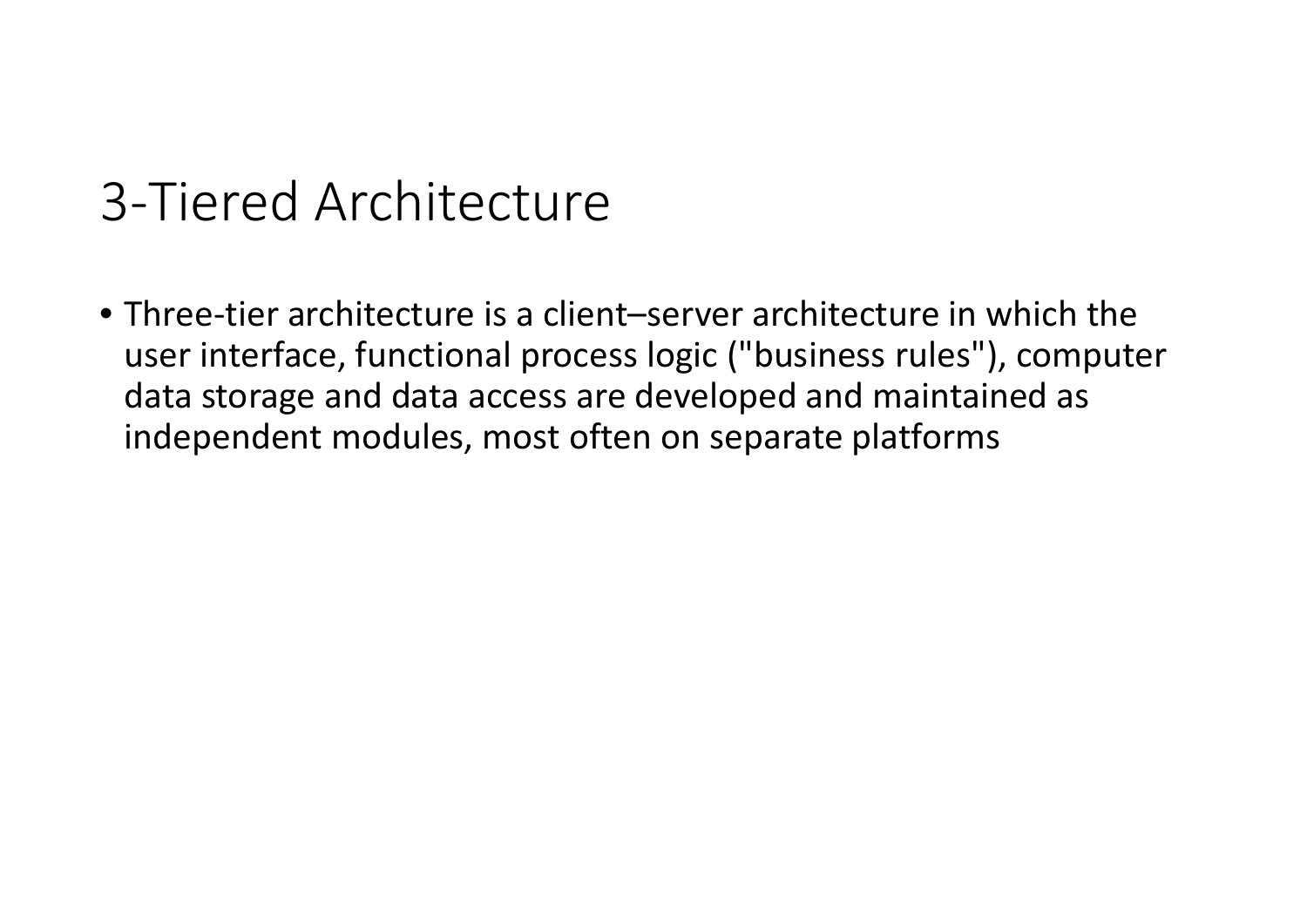#### Classic 3 Tiered Architecture

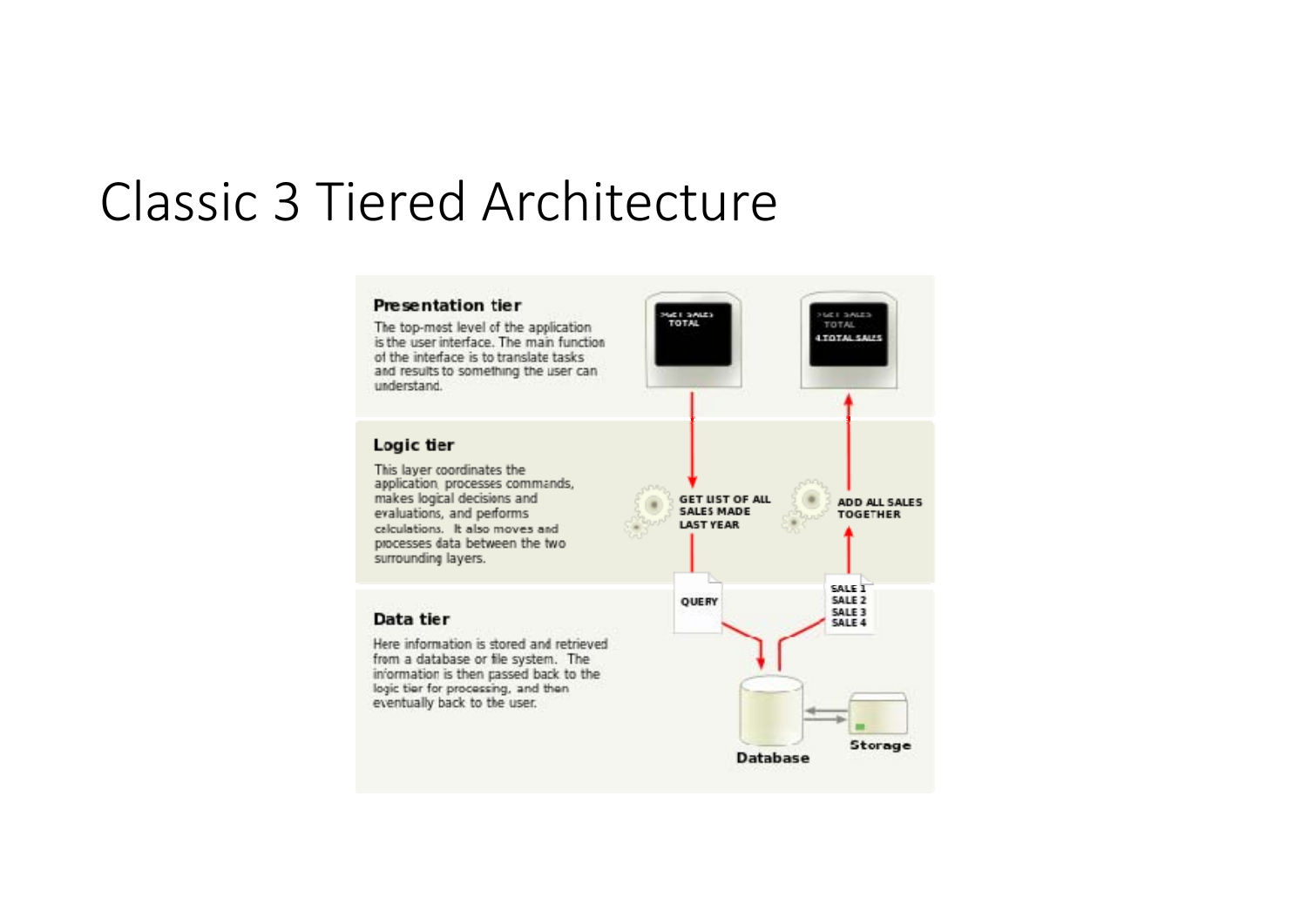## 4‐Tiered Architectures

- With the advent of richer and more custom UIs the 3‐Tiered Architecture has evolved into <sup>a</sup> 4‐Tier Architecture with the presentation tier being split into 2 parts
	- Server Side Presentation Tier
		- Generating the presentation tier code (This would be the View with the Mode‐View‐ Controller pattern)
	- Client Side Presentation Tier
		- JavaScript, CSS that the client uses to render the display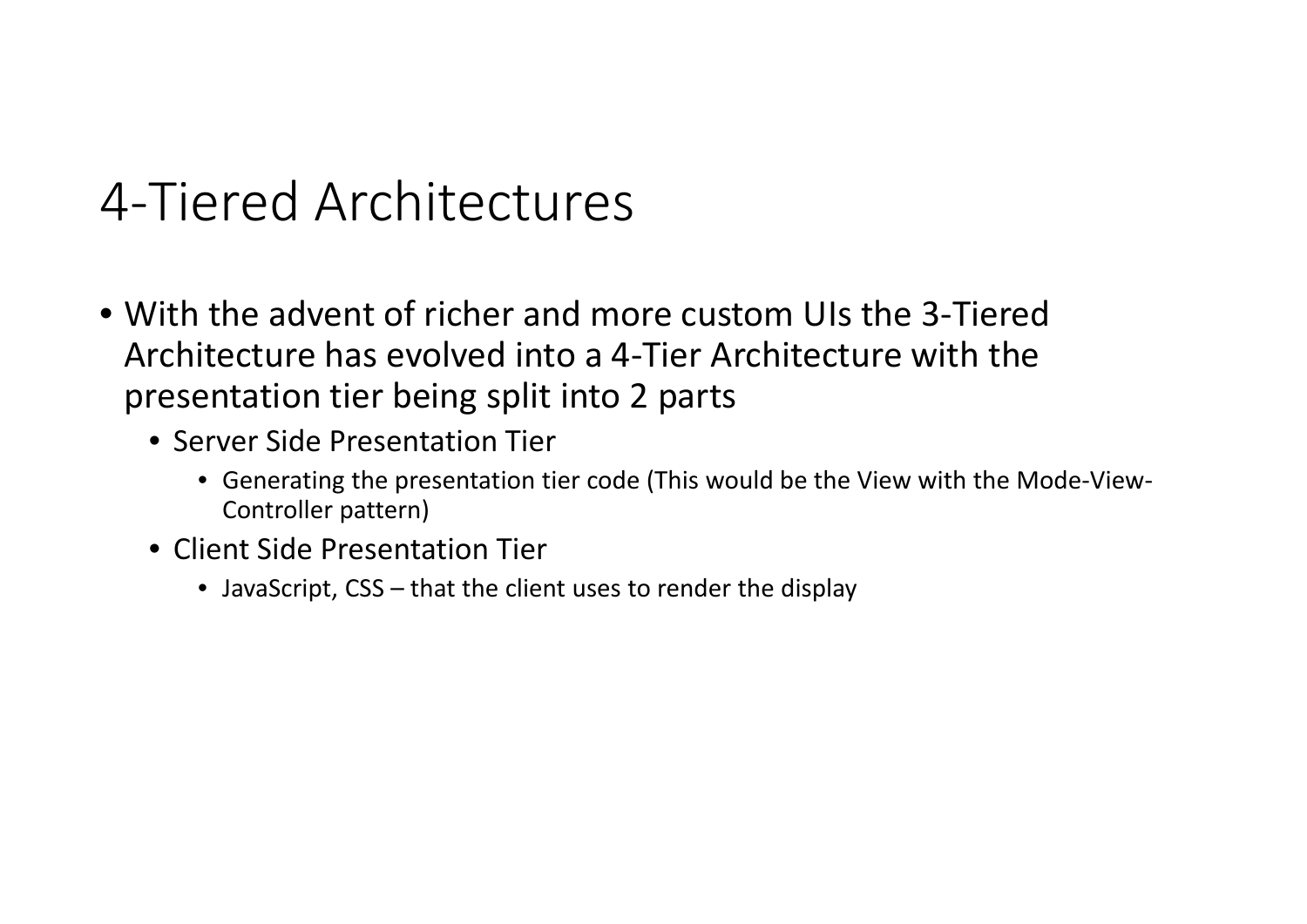## So Lets Consider the Web

- Which of the <sup>n</sup>‐Tier Architectures works best for <sup>a</sup> website?
- Which of the <sup>n</sup>‐Tier Architectures works best for <sup>a</sup> B2B exchanges?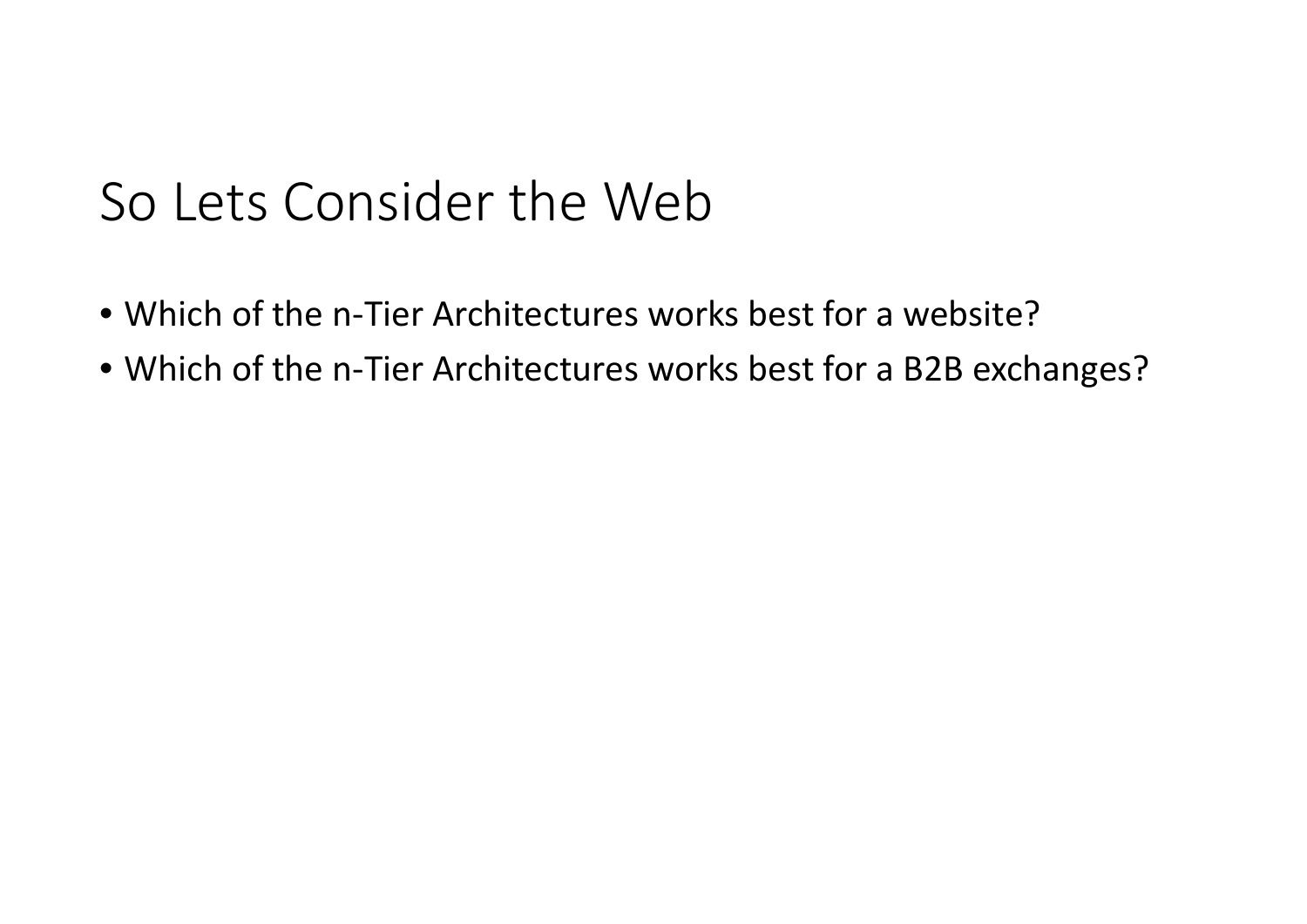## Which of the <sup>n</sup>‐Tier Architectures works best for a website?

- What kind of traffic flow to you get
	- Short‐busty?
	- Long communications?
	- Lots of idle time?
	- More input than output?
	- More Output that input?